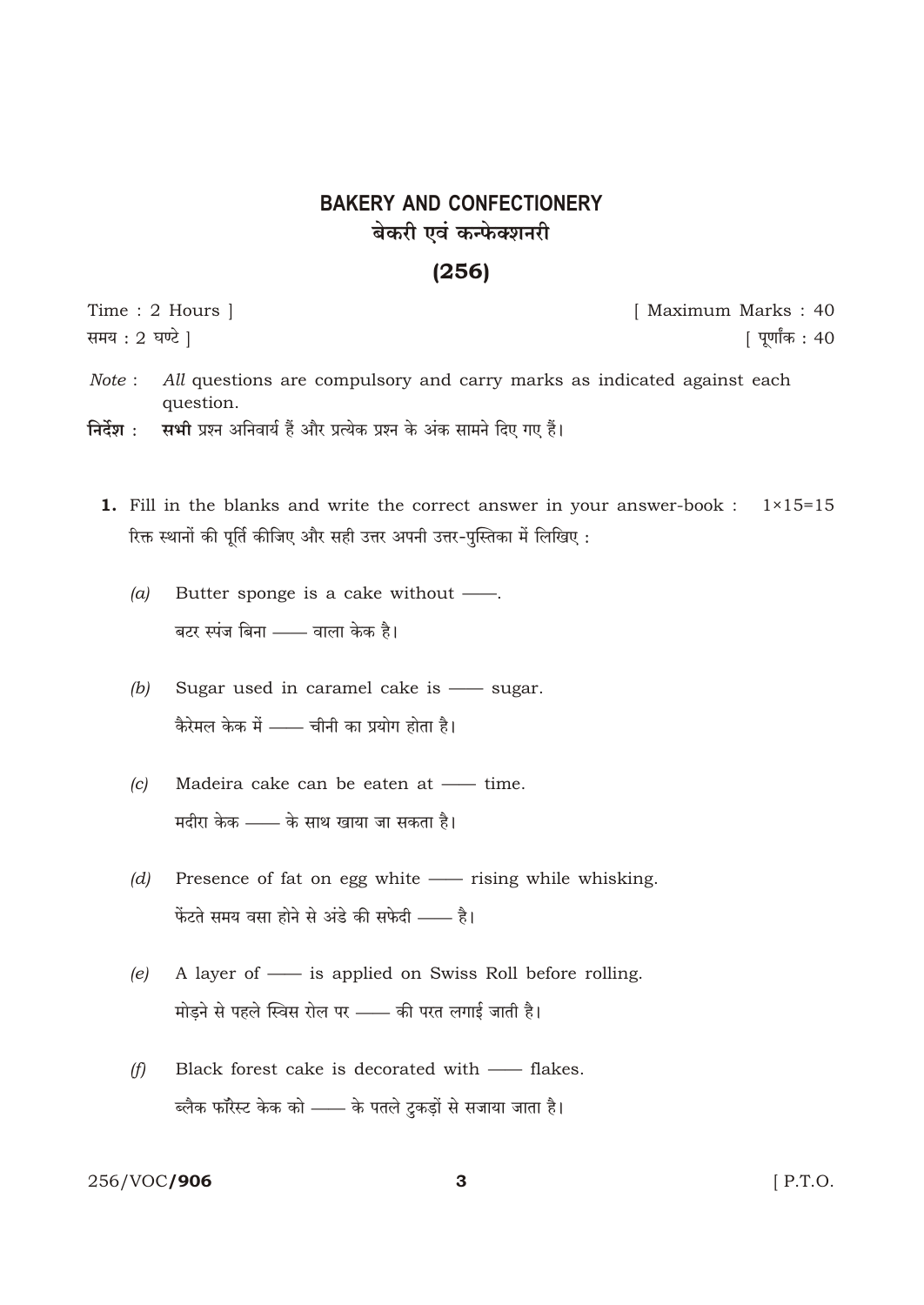- Biscuits made of egg white mixture are in texture.  $(q)$ अंडे की सफेदी के मिश्रण से बने बिस्कुट बनावट में - होते हैं।
- when added to biscuit mixtures are generally ground well.  $(h)$ - जब बिस्कुट के मिश्रण में डाली जाती है, तो आमतौर पर उन्हें अच्छी तरह पीसा जाता है।
- We use water for binding the ingredients so that binding is easier.  $(i)$ सामग्री को बाँधने के लिए —— पानी का प्रयोग किया जाता है ताकि बाँधना आसान हो।
- Ovens can be heated by  $\frac{1}{1}$ ,  $\frac{1}{1}$  and  $\frac{1}{1}$ .  $(j)$ .<br>ओवन को ——, ——, —— और —— से गरम किया जा सकता है।
- Prooving chambers are cabinets with and control.  $(k)$ प्रूविंग कक्ष —— और —— पर नियंत्रण रखने वाली अलमारियाँ होती हैं।
- $(l)$ Cocoa powder is - in fat and sugar. कोको पाउडर में वसा और चीनी —— होती है।
- $(m)$  egg floats on water. - अंडा पानी पर तैरता है।
- $(n)$  yeast gives better product. - खमीर बेहतर वस्तु बनाती है।
- $(o)$  -sugar is raw unrefined sugar. - चीनी अपरिष्कृत कच्ची चीनी है।

### 256/VOC/906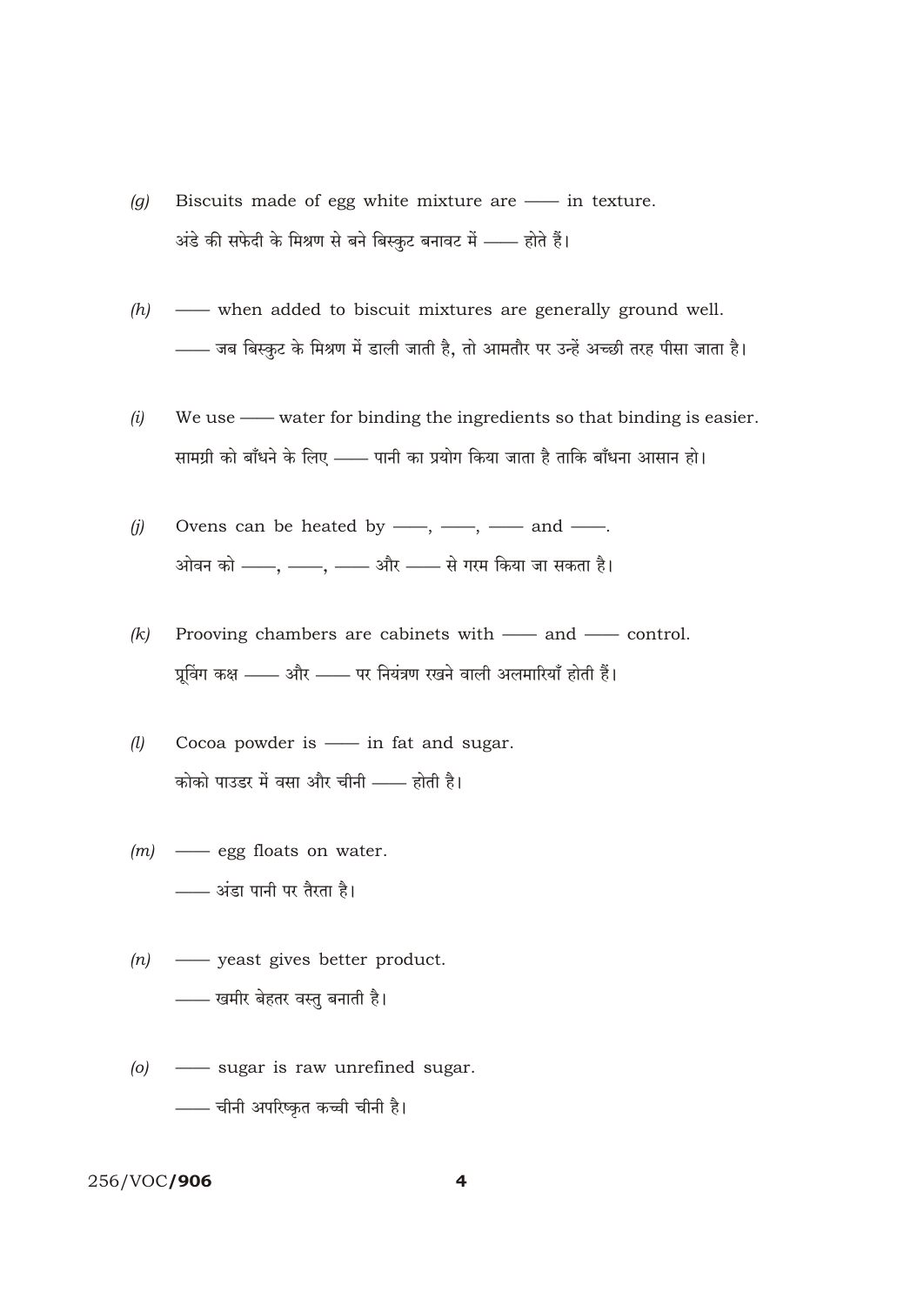- 2. State in your answer-book whether the following statements are True or False :  $1 \times 15 = 15$ अपनी उत्तर-पुस्तिका में निम्नलिखित कथन सत्य हैं या असत्य, लिखिए:
	- Gross profit is the difference between selling price and material cost.  $(a)$ सकल लाभ बिक्री मूल्य और सामग्री की लागत के बीच के फर्क को कहते हैं।
	- $(b)$ Total cost is calculated by adding material cost and labour cost. कुल लागत, सामग्री लागत और श्रम लागत को जोड़कर बनती है।
	- Net profit is total sale minus labour cost.  $(c)$ शुद्ध लाभ, कुल बिक्री में से श्रम लागत घटाकर निकलता है।
	- $(d)$ Creditor is a person to whom we have to pay something. लेनदार वह व्यक्ति होता है जिसे हमें कुछ देना होता है।
	- $(e)$ Transaction is give and take in a business. व्यवसाय में लेनदेन को सौदा कहते हैं।
	- The method of adding fat to croissant is similar to that in puff paste.  $(f)$ क्रोइसैंट में वसा मिलाने का तरीका पफ पेस्ट के समान है।
	- Doughnuts are flavoured with clove powder.  $\left( q\right)$ डोनट्स को लौंग के चूरे से सुवासित बनाया जाता है।
	- A living organism used in bread-making process is yeast.  $(h)$ डबलरोटी निर्माण-प्रक्रिया में प्रयोग किए जाने वाला सक्रिय अवयव खमीर है।
	- $(i)$ Gluten is formed from protein present in flour. ग्लूटेन आटे में विद्यमान प्रोटीन से बनता है।
	- Fat acts as flavour in bread.  $(i)$ वसा डबलरोटी में सुगंध का काम करता है।

#### 256/VOC/906